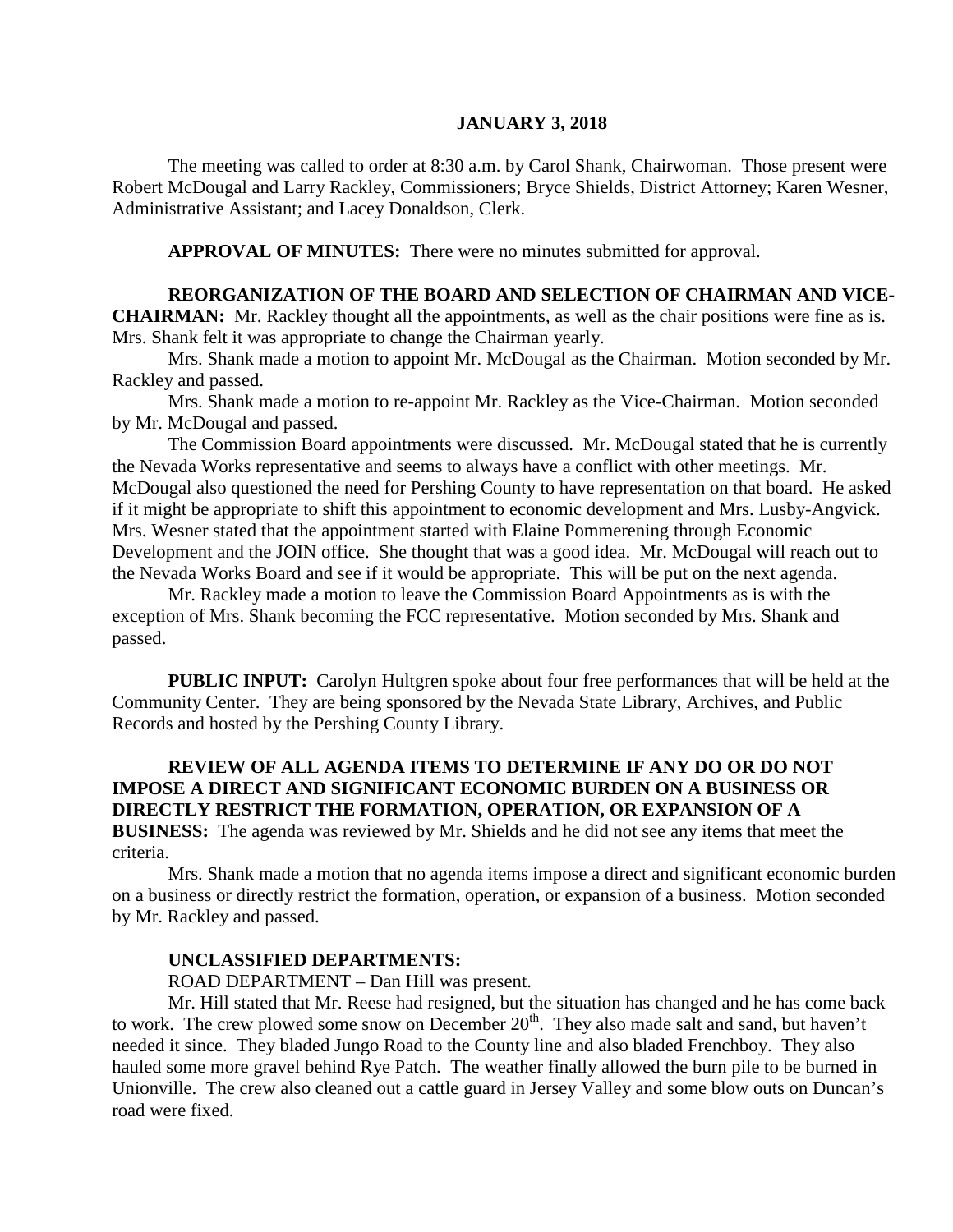LANDFILL & RECYCLING – Dan Hill was present.

Mr. Hill reported that they will be meeting with NDEP next Tuesday to discuss the resent inspection. Mrs. Shank asked about the Grass Valley Transfer Site. Mr. Hill stated that he hasn't had any complaints. The Imlay bins were full so they went out and compressed the garbage.

SENIOR CENTER – Mr. Rackley stated that Mrs. McKinney is doing job interviews today.

BUILDINGS AND GROUNDS – Mr. Rackley stated that they are finishing up the door installations at the Courthouse.

# **ELECTED DEPARTMENTS:**

 LACEY DONALDSON, CLERK-TREASURER – *Approval of corrections/changes to the Tax Roll:* Mrs. Shank made a motion to approve the correction to APN #001-191-20 for Robert and Mira Anderson adding a Veteran's Exemption. Motion seconded by Mr. Rackley and passed.

RENE CHILDS, RECORDER-AUDITOR – Mrs. Childs gave the Board the month end reports. Mrs. Childs stated that they have six months of budget data so she will be handing out budget worksheets. She would like the Board to look at March dates at the next meeting. She stated that the office will also be doing 1099s later this month as well.

*Approval of quote from Summit Partners for the purchase of 4 servers needed for the implementation of Tyler Technology Software for Recording and Finances in the Recorder-Auditor's office in the amount of \$36,089.00:* Mrs. Childs stated that this company was recommended by ADS and is being used by all the counties converting to Tyler. Mr. Abbott, County IT has also looked at the specifications.

Mr. Rackley made a motion to approve the quote from Summit Partners for the purchase of 4 servers needed for the implementation of Tyler Technology Software for Recording and Finances in the Recorder-Auditor's office in the amount of \$36,089.00. Motion seconded by Mrs. Shank and passed.

LAURI CERINI-JONES, ASSESSOR – *Update 2018 billing rates from Farr West Engineering:*  Mrs. Cerini-Jones stated that she just wanted the Board to be aware that Lucas Tipton's rate is increasing by \$10 per hour.

Mrs. Cerini-Jones stated that she is working on two appeals for the Board of Equalization.

BRYCE SHIELDS, DISTRICT ATTORNEY – Mr. Shields stated that he didn't have a report for his office. He did report that the Code Enforcement Officer has sent out five letters advising property owners of nuisances and giving them until mid-January to contact the office. Three of the five have already made contact and have committed to clean-up the properties.

# **UPDATE ON PROGRESS OF SITE LOCATION, DESIGN, FUNDING, AMENITIES AND CONSTRUCTION OF POTENTIAL NEW LAW ENFORCEMENT CENTER:** Mr.

McDougal would like the word "potential" to be removed from future agendas. Mr. Rackley stated that he doesn't have any new information to report.

# **BOARD APPOINTMENTS/RESIGNATIONS/VACANCIES:** 911 SURCHARGE

ADVISORY COMMITTEE – Mr. Rackley stated that he did have a  $5<sup>th</sup>$  person for the Board, but it was noted that one appointee has to be a representative of a local exchange carrier. Mr. Shields stated that the representative may just be someone that AT&T approves of. He will work with Mr. Rackley on the appointment for this seat.

CEMETERY BOARD – A letter was received from Bonnie Skoglie asking to be reappointed.

Mrs. Shank made a motion to appoint Bonnie Skoglie to the Cemetery Board with a term expiring January 1, 2020. Motion seconded by Mr. Rackley and passed.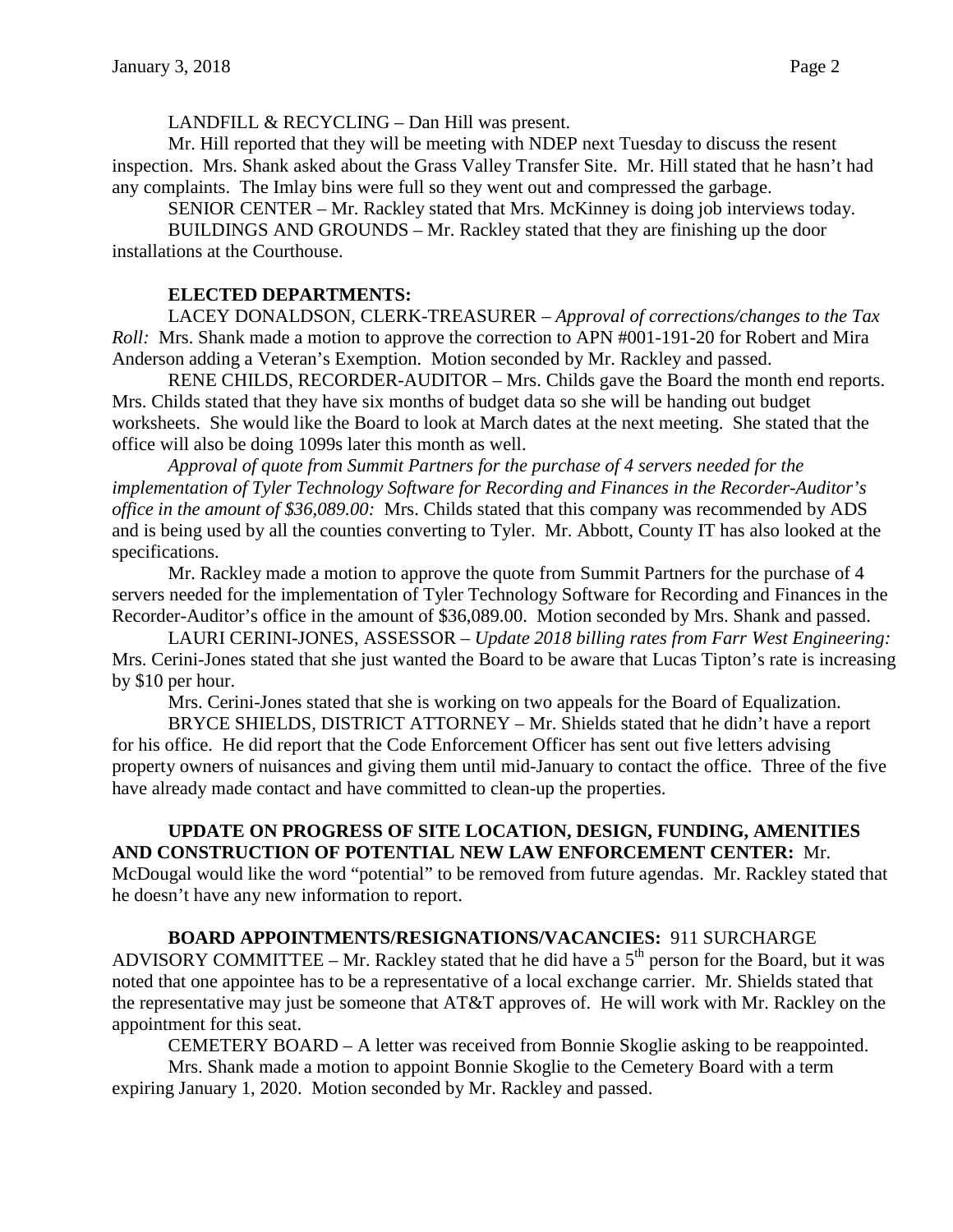**SALARY RESOLUTION:** R. NICHOLSON, SHERIFF'S DEPARTMENT – Mrs. Wesner stated that if approved it would not go into effect until the Law Enforcement contract is settled.

Mrs. Shank made a motion to approve the Salary Resolution for Robert Nicholson moving him from an LE11, Step 1 to an LE12, Step 1 effective January 23, 2018. Motion seconded by Mr. Rackley and passed.

**PROCLAMATIONS AND AWARDS:** NATIONAL RADON ACTION MONTH, JANUARY 2018 – Mrs. Shank made a motion and read a Proclamation declaring January 2018 National Radon Action Month. Motion seconded by Mr. Rackley and passed.

**CORRESPONDENCE:** Letters were received from the Nevada Division of Environmental Protection (NDEP) stating that the Drum Disposal Site in Imlay has been cleaned up. A letter was also received from Dr. Belinda Murphy-Denmark resigning from her position as Pershing County Health Officer as of January 31, 2018.

**JERRY ALLEN, SHERIFF:** Sheriff Allen gave the Board the Annual Jail Statistics Survey. Sheriff Allen stated that it does list one juvenile; however, the individual was not a juvenile when they were booked, but was tried in the Juvenile Court.

**SUBMITTAL OF BUDGET FOR THE FISCAL YEAR JULY 1, 2018 TO JUNE 30, 2019, FOR THE DISTRIBUTION OF THE WATERS OF THE HUMBOLDT RIVER DISTRIBUTION SYSTEM, PURSUANT TO NRS 533.280, 533.285, AND 533.290, IN THE AMOUNT OF \$72,626.04:** Mr. McDougal explained that this assessment is charged against each water user in the Humboldt River Distribution System to pay for expenses incurred for supervision over the distribution of the decreed water, including maintenance of the system and monitoring wells. Even if we do not agree, it is required by statute. Mr. McDougal also mentioned that the 2015 Legislative Session allowed for an increase to \$1.00 per acre foot and so far they have only increased it to \$0.50.

Mrs. Shank made a motion to approve the budget for Fiscal Year July 1, 2018 to June 30, 2019 for the Distribution of the waters of the Humboldt River Distribution System, pursuant to NRS 533.280, 533.285, and 533.290 in the amount of \$72,626.04. Motion seconded by Mr. Rackley and passed.

**PROTEST OF WATER APPLICATION #87492 TO DIVERT UNAPPROPRIATED WATER FROM THE HUMBOLDT RIVER; CONSIDERATION, DISCUSSION, AND POSSIBLE APPROVAL TO PROTEST AN APPLICATION TO THE STATE WATER ENGINEER BY US WATER & LAND LLC TO APPROPRIATE 414.4 C.F.S. AND DIVERT APPROXIMATELY 300,000 ACRE FEET OF UNAPPROPRIATED WATER FROM THE HUMBOLDT RIVER AT POTENTIALLY FOUR SPECIFIC SITES ALONG THE HUMBOLDT RIVER PER NRS 533.365:** It was noted that the application refers to unappropriated flood waters of the Humboldt River. Mr. McDougal stated that the Nevada Division of Wildlife currently has flood water rights.

Mr. Rackley made a motion to protest Water Application #87492 to divert unappropriated water from the Humboldt River submitted by US Water and Land, LLC. Motion seconded by Mrs. Shank and passed.

The meeting recessed at 9:27 a.m. and reconvened at 9:30 a.m.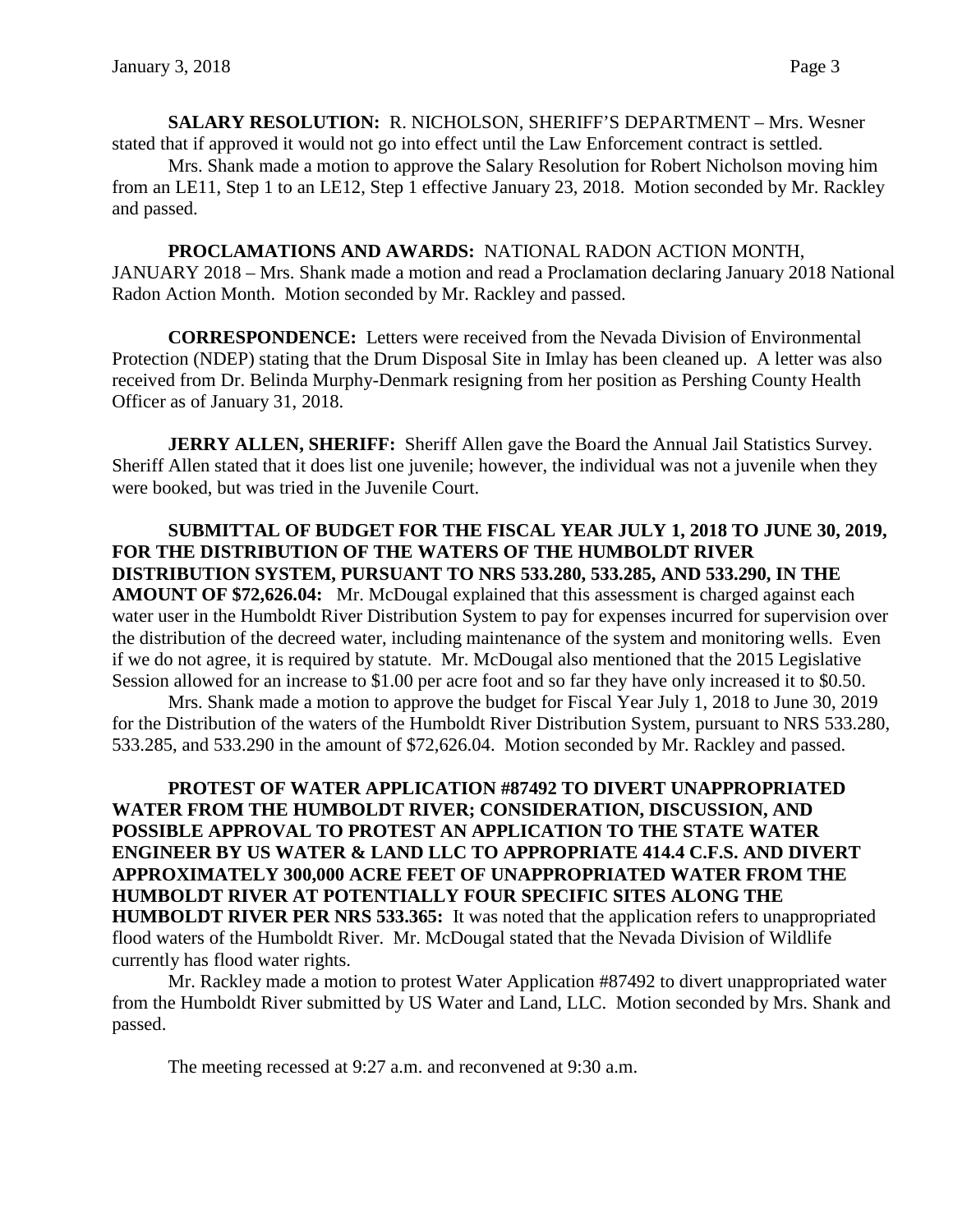**GAMING LICENSE:** REQUEST FOR APPROVAL OF GAMING LICENSE APPLICATION FOR SARTINI GAMING, LLC, DBA LONGHORN SALOON, 925 W. BROADWAY, LOVELOCK, NV – Bartt Campbell, owner, was present.

Sheriff Allen stated that applicant has received their State Gaming License. They will have 15 multi-denomination slot machines. Sheriff Allen did not see any issues with the application.

Mrs. Shank made a motion to approve the Gaming License Application for Sartini Gaming, LLC, DBA Longhorn Saloon. Motion seconded by Mr. Rackley and passed.

**STEVE COCHRAN, PUBLIC DEFENDER:** Mr. Cochran gave the Board a list of cases as of December 31, 2017. Mr. Cochran also spoke about the requirement for interpreters. With Burning Man becoming a world-wide event more and more interpreters are needed.

Mr. McDougal spoke about the increased costs associated with court cases originating from the Burning Man event. He suggested writing a letter to Burning Man asking that if participants need interpreters for court that they pay for it. He also suggested including this as a comment in the BLM's (Bureau of Land Management) EIS (Environmental Impact Statement). Mr. Shields stated it isn't a bad idea. He also stated that it is conceivable that all the deputies working the event this year will have to have body cameras, which is another cost.

The meeting recessed at 9:39 a.m. for a Litigation Meeting and reconvened at 9:57 a.m.

**REPORT FROM LEGAL COUNSEL:** Mr. Shields did not have anything to report.

**REPORT FROM ADMINISTRATIVE ASSISTANT:** Mrs. Wesner did not have anything to report.

## **UPDATE ON MATTERS RELATING TO THE PERSHING COUNTY ECONOMIC DEVELOPMENT AND CONSERVATION ACT:** No update was given.

**ITEMS FOR FUTURE AGENDAS:** Mrs. Shank stated that she saw in the paper that the School District is looking at selling some of its property. She would like to approach them regarding a piece of property in Imlay that was previously used as a little league field.

Mr. Rackley would like the Airport Advisory Board added to the Board Appointments and to Board Member Reports. He would also like to discuss having a courtesy car available at the Airport.

## **PLANNING & BUILDING DEPARTMENT AND IMLAY WATER SYSTEM:** James Evans was present.

Mr. Evans gave the Board the monthly and end of year reports. Mr. Evans stated that there is a Planning Commission meeting tonight to approve a parcel map. He also reported that he had Chastity at the Road Department order a 24"x24" sign for the water tank in Imlay.

## **MATTERS OF THE BOARD FOR DISCUSSION, BOARD MEMBER REPORTS, BOARD LIAISON REPORTS:** No reports were given.

**PUBLIC INPUT:** John Heizer spoke about the importance of protecting water rights and being able to lease them for mining activity. He was told that the Board did approve protesting the Water Application on the agenda today.

**VOUCHERS:** Mrs. Shank made a motion to approve the vouchers as submitted. Motion seconded by Mr. Rackley and passed.